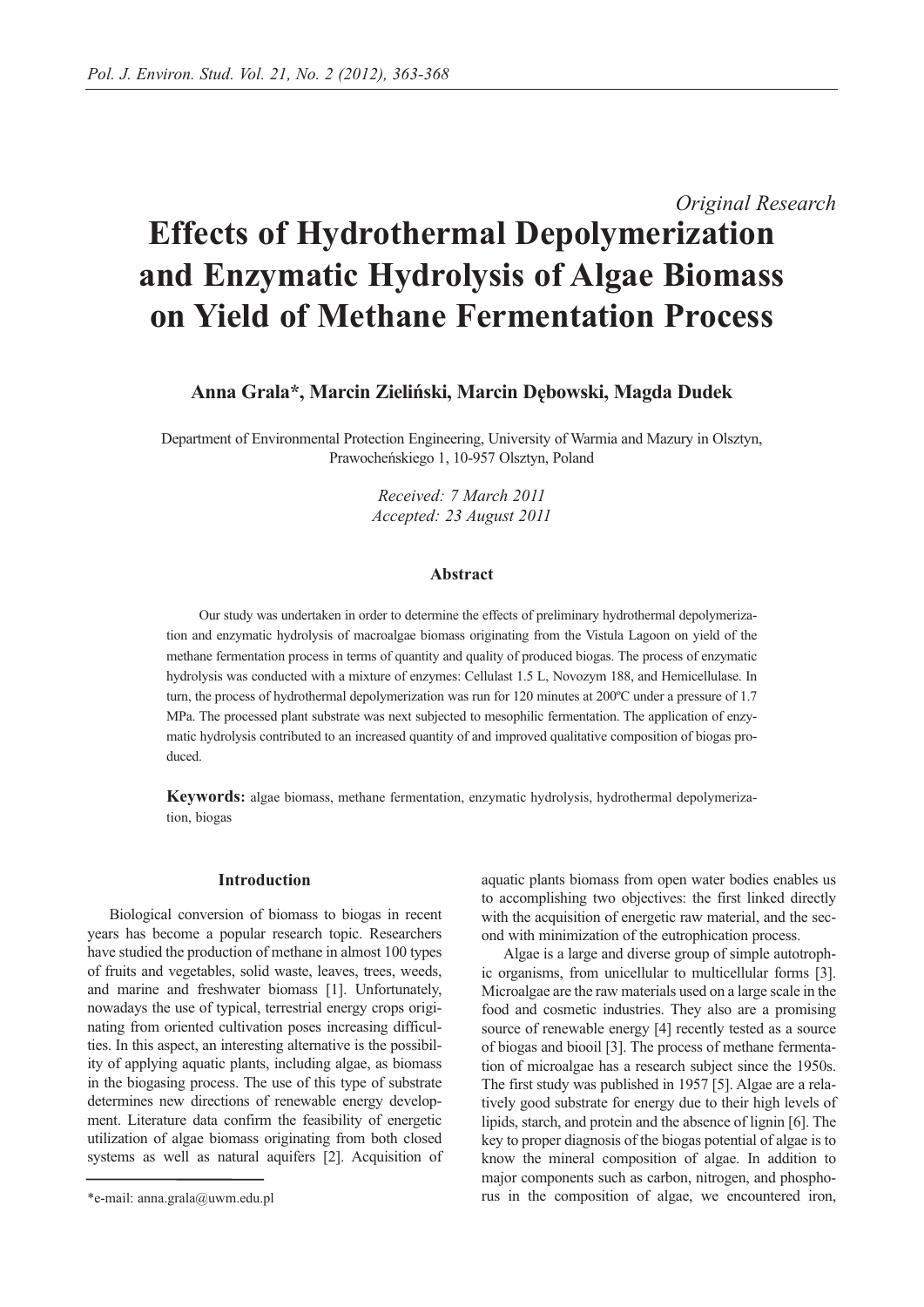| Enzyme                | Declared activity<br>[U/g] | Declared activity<br>$[U/g \, d.m.]$ | Enzyme dose $\lceil g/g \rceil$ d.m |                      |                       |
|-----------------------|----------------------------|--------------------------------------|-------------------------------------|----------------------|-----------------------|
|                       |                            |                                      | Variant I                           | Variant II           | variant III           |
| Cellulast 1.5 L       | 700                        | 30                                   | $6.54\times10^{-3}$                 | $13,09\times10^{-3}$ | $26,18\times10^{-3}$  |
| Novozym 188           | 250                        | 25                                   | $9.52\times10^{-3}$                 | $19,05\times10^{-3}$ | $38,1 \times 10^{-3}$ |
| Hemicellulase         | 1500                       | 30                                   | $3.27 \times 10^{-3}$               | $6.55\times10^{-3}$  | $13,1\times10^{-3}$   |
| Total dose of enzymes |                            |                                      | $19,35\times10^{-3}$                | $38,7\times10^{-3}$  | $77.4\times10^{-3}$   |

Table 1. Doses of enzymes in particular experimental variants.

cobalt, and zinc, which stimulate the process of fermentation. Protein depends on the type of algae from 6 to 52%, fat from 7 to 23%, and carbohydrates from 5 to 23%. The high share of the protein influences the low C/N ratio compared with terrestrial plants. This ratio for freshwater algae is 10.2 and 36.0 for terrestrial plants. The composition of algal cells is closely associated with the environment in which they occur. Qualitative changes in the composition can affect the efficiency of anaerobic digestion [7].

Anaerobic digestion of microalgae is a promising process, but there are factors that inhibit performance of the process. In the case of certain species of algae, compounds found in the cell wall are not very susceptible to the biodegradation process. Furthermore, high concentrations of ammonia formed during the decomposition of high nitrogen content of microalgae inhibit the growth of methane bacteria [4]. But algae have many advantages compared to energy crops. They are able to double its mass within 24 h and do not constitute competition with food crops, taking into account the needs of a large area of land management. Microalgae require no fresh water, can be grown in salt water and even sewage, and do not require plant protection products [6].

The attention of supporters of methane fermentation is, however, focused not only on the acquisition of substrate, the use of which will be cost-effective and thus substantiated, but also on the search for methods of intensifying the technological process [8]. Improvement of the effectiveness of biochemical degradation of organic matter affords the possibility of shortening the fermentation process, and thus of reducing the cubature of equipment and investment costs [7]. Increasing the production of biogas and degree of mineralization of the substrate poses a contemporary challenge to scientists and technologists. Anaerobic decomposition of substrates is limited, especially by the rate and effectiveness of the first, hydrolytic, phase of fermentation.

Effective conversion of plant substrate into biogas poses a challenge due to the complex structure of the cell wall of plants. Fast and effective hydrolysis of carbohydrates may be facilitated by the preliminary treatment of biomass [9]. The pre-treatment of lignocellulose raw materials may be conducted with physical methods (mechanical disintegration, pyrolysis), chemical methods (diluted acid, alkaline treatment), with physicochemical methods (vapour explosion), and finally with biological methods (with the use of fungi-producing hydrolytic enzymes) [10].

Intensification of this phase may be achieved as a result of substrate pre-treatment, also with the use of commercial enzymatic multicomplexes [11].

This study was undertaken to determine the effect of preliminary hydrothermal depolymerization and enzymatic hydrolysis of macroalgae biomass obtained in Vistula Lagoon on the yield of the methane fermentation process in terms of the quantity and quality of biogas produced.

## **Experimental Procedures**

The materials used in the experiment were algae from the class of brown and green algae collected in the summer period from waters of the Vistula Lagoon. Out of these, the most numerous group was constituted by filiform brown algae of the genus *Pilayella* (90% of all algae) and *Ectocarpus* (8%), followed by a less numerous group of green algae from the genus *Enteromarpha*.

Irrespective of the stage of the experiment, plant substrate disintegrated mechanically with a Robot Coupe Blixer 3 disintegrating device, was subjected to preliminary hydrothermal depolymerization. It was carried out in a pressure reactor with active volume of 2.3 dm<sup>3</sup>. In brief, 300 g of algae biomass with dry matter content 33% and organic matter content of 24% of fresh weight were administered to the reactor. Next, the reactor with the plant substrate was incubated at 200ºC under a pressure of 1.7 MPa for 120 minutes in a muffle furnace.

In the subsequent stage of the experiment, the processed algae biomass was applied into open reactors with active volume of  $0.5 \text{ dm}^3$  and equipped with a mixing system, and afterwards an enzymatic multicomplex of Cellulast 1.5 L, Novozym 188, and Hemicellulase was dosed in. In order to achieve the maximum activity of the enzymes applied, before being added to the hydrothermally-processed biomass of algae they were hydrated to 98.0% and the pH value was reduced to 5.23. Reactors used for enzymatic hydrolysis were then incubated at 20ºC for 24 h. The experiment was divided into three variants depending on doses of the enzymes applied into the technological system (Table 1).

Incubation of a mixture of plant substrate and a specified dose of enzymes was followed by the process of methane fermentation. To this end, the substrate was applied to reaction tanks with anaerobic sludge with vol-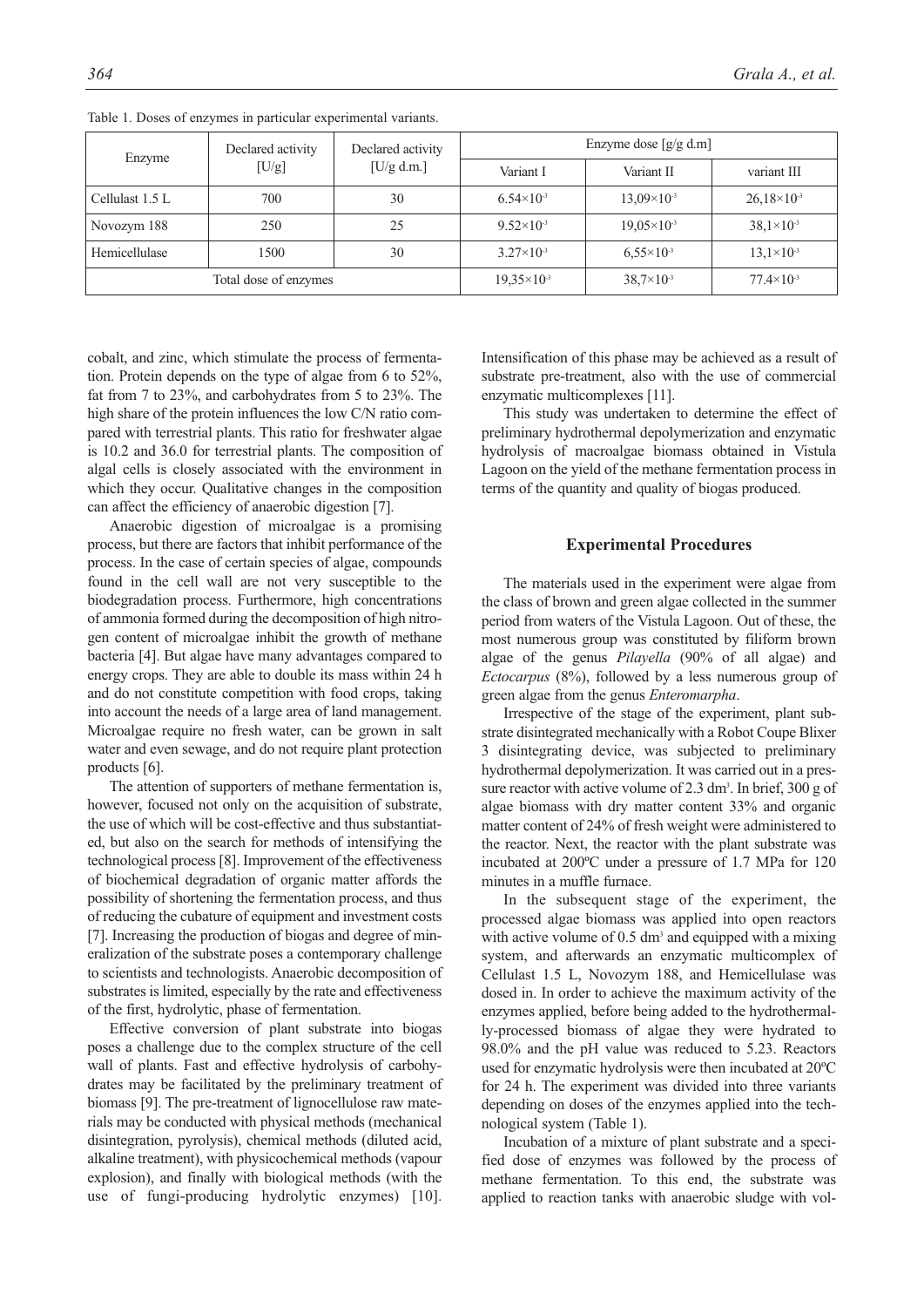| Parameter          | Unit                     | Min. value | Max. value | Mean value | Standard deviation |
|--------------------|--------------------------|------------|------------|------------|--------------------|
| pH                 | $\overline{\phantom{a}}$ | 7.16       | 7.43       | 7.3        | 0.14               |
| Dry matter         | $[\%]$                   | 1.3        | 1.6        | 1.5        | 0.15               |
| Organic matter     | $[\%$ d. m.]             | 49.13      | 51.96      | 50.5       | 1.42               |
| Mineral substances | $[\%$ d. m.]             | 48.04      | 50.87      | 49.5       | 1.41               |

Table 2. Characteristics of anaerobic sludge used in the experiment.

ume of 0.05 dm3 . The characteristics of the anaerobic sludge used in the experiment are presented in Table 2.

The process of methane fermentation was conducted by applying the following technological parameters: loading of 1.0 g o.d.m./dm3 ·d and temperature of 35ºC. At the beginning of the experimental cycle, 25% of the total feedstock of the tested algae biomass were applied into model fermentation tanks for sludge adaptation. The other part of the substrate was applied on the fifth day of incubation.

In order to provide anaerobic conditions, the whole reactor's volume was deoxidized by blowing through with nitrogen before launching fermentation. The reaction tanks were equipped in a system for biogas discharge and accumulation and a system of substrate insertion. Complete mixing was assured by the use of a laboratory shaker operating with an intensity of 100 rpm. Thermal stability at 35ºC was achieved owing to fixing the system of reactors in a thermostatic cabinet.

The time of substrate retention in the reactors reached 20 days. Samples were collected every five days. Analyses were conducted to determine the quantity and composition of biogas produced (Gas Data LMS xi) and the extent of removing organic substances described with the Chemical Oxygen Demand (COD) from the filtered sample (with the Hach Lange GMBH LCK 514 method). Assays were carried out additionally to determine changes in contents of carbohydrates (using the method with anthrone reagent) and dry residue (with the gravimetric method).

## **Results**

The initial value of COD in the filtered sample of the applied substrate ranged from  $4,420.0$  mg  $O_2/dm^3$  in variant III to 4,940.0 mg  $O_2/dm^3$  in variant II. A significantly lower mean value of this index, i.e.  $3,560.0$  mg  $O_2/dm^3$ , was determined in the filtered sample of algae biomass subjected to preliminary enzymatic digestion. In the first five days of the experiment, the effectiveness of utilization of organic compounds expressed by the COD from the filtered sample in the fermentation process oscillated around 70.0-77.5%, irrespective of the experimental variant. The lowest mean value of this parameter,  $1,080.0$  mg  $O_2/dm^3$ , was recorded in variant II. The COD value determined in the filtered sample immediately after the total load of plant substrate (resulting from the technological design of the experiment) was introduced to the technological system ranging from

15,360.0 mg  $O_2/dm^3$  in variant I to 15,860.0 mg  $O_2/dm^3$  in variants II and III. In the variant without preliminary enzymatic hydrolysis, the value of this index accounted for 8,960.0 mg  $O_2/dm^3$  on average, which points to the immediate effect of the applied method of substrate conditioning on the content of organic compounds in the filtered sample.

The recorded values of COD in the samples collected in the subsequent days of the experiment enable us to conclude that the process of utilization of the dissolved fraction of organic carbon proceeded similarly, irrespective of the dose of enzymes multicomplex used in biomass pre-treatment. In variant I, organic substances characterized with COD were removed in 91.0%, whereas in variants II and III the effectiveness of their removal reached 92.5%. In the sample in which the algae biomass was not subjected to preliminary biochemical treatment, the recorded efficiency of organic compound utilization from the filtered sample accounted for 85.0%. Changes in COD values were presented in Fig. 1.

The 24-h incubation of the investigated biomass of algae and enzyme multicomplex resulted in a nearly twofold increase in the concentration of carbohydrates in the dissolved filtered sample, as compared to the sample subjected only to the process of thermal depolymerization. The initial concentration of glucose in the technological system without the multicomplex of enzymes reached 5.4 g/dm3 . In variant I, the mean concentration of glucose accounted for  $11.9 \text{ g/dm}$ <sup>3</sup>, whereas in variants II and III they were  $11.0 \text{ g/dm}^3$  and  $11.9 \text{ g/dm}^3$ , respectively. After five days of fermentation run in the model reactors, the highest effectiveness of its utilization was observed in variant II. In that case, the final concentration of glucose reached 1.0 g/dm3 .



Fig. 1. Changes in COD value in the filtered sample over the experimental period as affected by the technological variant applied (5\* – moment of substrate administration).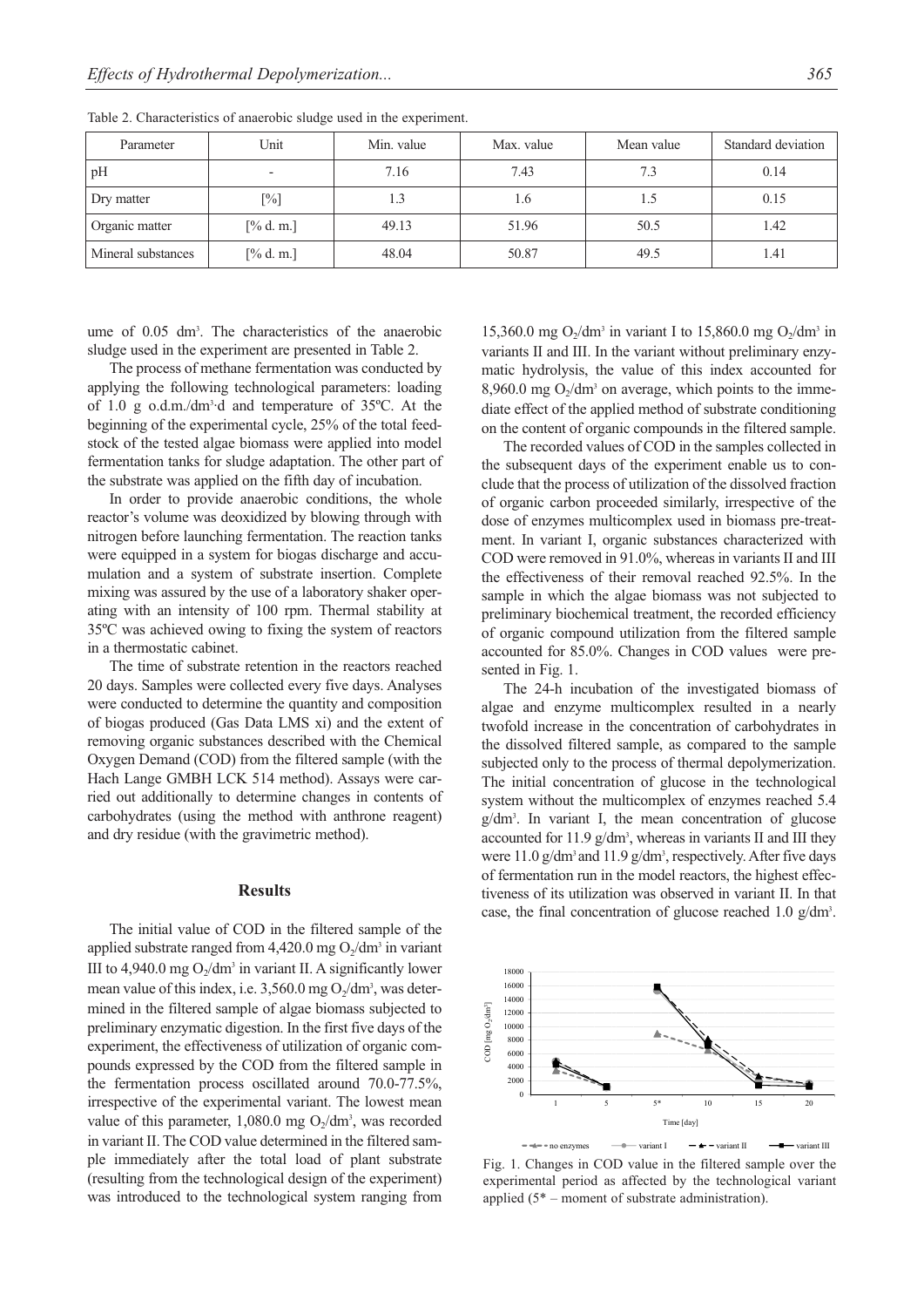| Variant    |        | Total dry matter $[mg/dm^3]$ | Decrease in total dry            |
|------------|--------|------------------------------|----------------------------------|
|            | Day 1  | Day 20                       | matter content $\lceil\% \rceil$ |
| No enzymes | 14,410 | 12,270                       | 14.85                            |
|            | 14,410 | 8,830                        | 38.7                             |
| Н          | 14,410 | 9,890                        | 31.4                             |
| Ш          | 14,410 | 9,720                        | 32.54                            |

Table 3. Changes in concentrations of dry matter over the experimental period.

In the sample without preliminary enzymatic hydrolysis, the content of saccharides was at a level of  $3.7$  g/dm<sup>3</sup>. A significant effect of applying the preliminary enzymatic hydrolysis was confirmed by glucose concentrations assayed in the filtered sample after the introduction of another dose of the substrate to the technological system. In the variant with only thermal depolymerization used as pretreatment, the content of glucose reached  $4.4$  g/dm<sup>3</sup> on average. In the other experimental variants, its concentration in the filtered sample of the analyzed substrate was observed to increase from 9.8  $g/dm^3$  to 10.0  $g/dm^3$ , proportionally to the applied dose of the enzyme multicomplex. The enzymatic conditioning was found to significantly enhance the process of carbohydrate utilization by microorganisms running the fermentation process, which resulted in complete depletion of these compounds after 20 days of the experiment. In the variant in which algae biomass was fermented without enzymatic pre-treatment, the concentration of carbohydrates on termination of the experiment accounted for 3.0 g/dm3 . Changes in glucose concentrations are presented in Fig. 2.

The greatest decrease in dry matter content of the analyzed substrate during the fermentation process was observed in variant I. It accounted for 38.7%, on average, and was greater by 14.0% than in the variant with only hydrothermal depolymerization used as the pre-treatment process. In variants II and III, dry matter content of the biomass was observed to decrease by 32.0% on average. Contents of dry matter at the beginning and at the end of the experimental cycle are presented in Table 3.

The highest intensity of biogas production was determined for variants II and III. The volume of biogas produced in these variants reached  $0.040 \text{ dm}^3\text{/g}$  of substrate and 0.054 dm<sup>3</sup>/g of substrate, respectively. The sample with the lowest dose of the enzymes enabled producing 0.022 dm3 of biogas/g substrate. The content of methane determined in all experimental variants was diversified and ranged from 63.0% in variant I to 73.2% in variants II and III. Apart from the composition and quantity of biogas produced, analyses were also conducted for the quantity of carbon produced in the gaseous phase of the process, being an indicator of digestive respiration. Exogenous respiration proceeds as a result of the addition of plant substrate, which is a source of activated sludge to microorganisms. It determines the removal of organic contaminants and nitrogen compounds. The best effects were achieved in the case of variants with the two highest doses of enzymes applied. The quantity of carbon in these variants was twofold higher compared to the variant with the lowest dose of the enzymes and that without added enzymes. Results obtained in this respect are presented in Table 4.

### **Discussion**

Reference data indicate that considerable quantities of biogas may be produced from biomass of root crops, cereals, and fodder crops. Biogas production achieved under



Fig. 2. Changes in concentrations of glucose in the filtered sample over the experimental period as affected by the technological variant applied (5\* – moment of substrate administration).

| Table 4. Characteristics of the quantity and composition of biogas as affected by the experimental variant. |  |  |
|-------------------------------------------------------------------------------------------------------------|--|--|
|-------------------------------------------------------------------------------------------------------------|--|--|

| Parameter                                                               | Variant    |          |          |          |  |
|-------------------------------------------------------------------------|------------|----------|----------|----------|--|
|                                                                         | No enzymes |          | П        | Ш        |  |
| C content in gaseous phase [mol]                                        | 0.004829   | 0.003743 | 0.006497 | 0.007023 |  |
| $CO2$ content in gaseous phase [mol]                                    | 0.00136    | 0.001378 | 0.001605 | 0.00188  |  |
| $CH4$ content in gaseous phase [mol]                                    | 0.00347    | 0.002634 | 0.004805 | 0.005122 |  |
| $CO2$ content $[\%]$                                                    | 28.2       | 36.8     | 25.0     | 26.8     |  |
| CH <sub>4</sub> content [%]                                             | 71.8       | 63.2     | 73.2     | 73.2     |  |
| Volume of gas produced under normal<br>conditions $\left[dm^3/g\right]$ | 0.033      | 0.021    | 0.045    | 0.054    |  |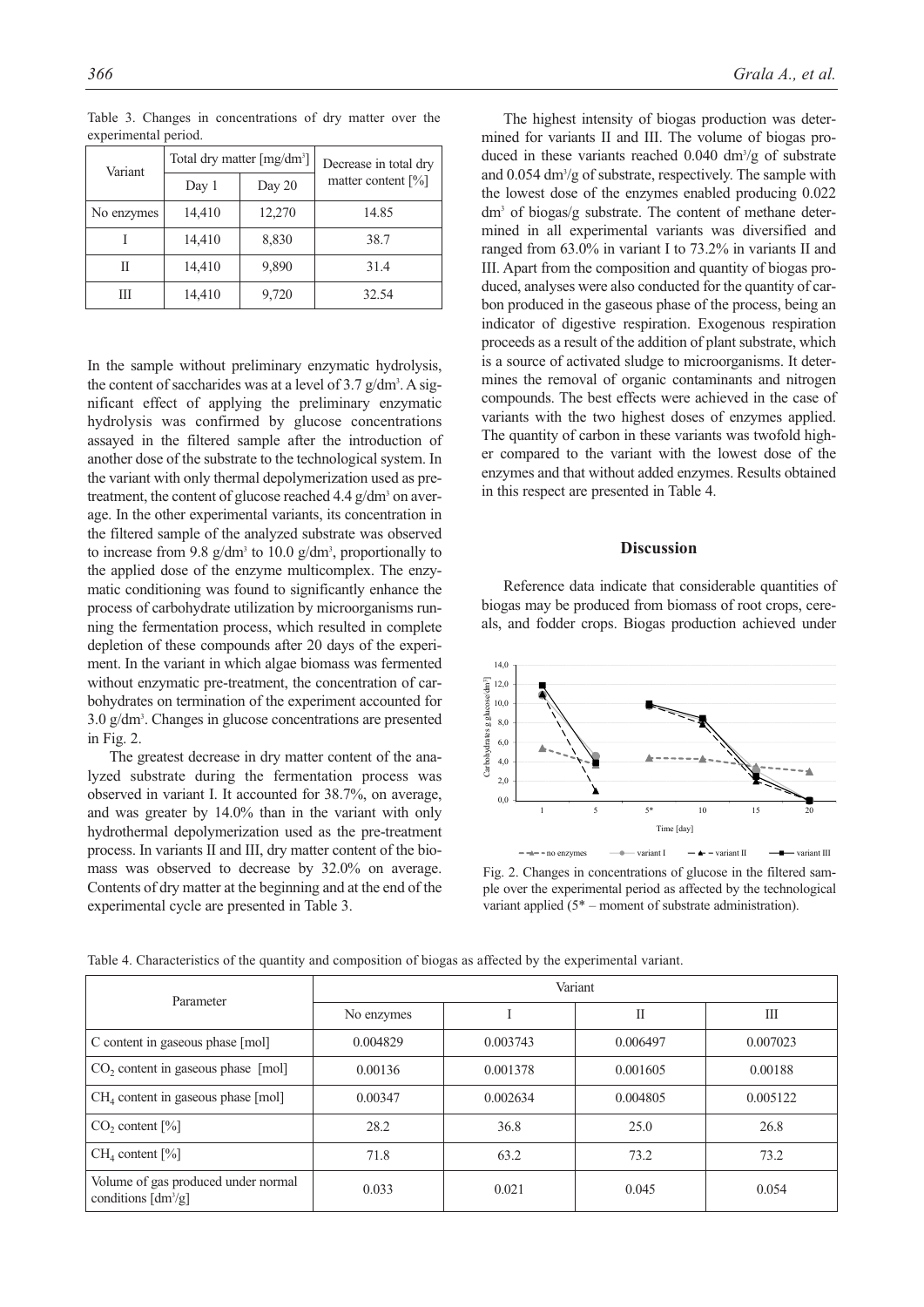laboratory conditions and in installations operating on a technical scale have been reported to range from 200.0 m<sup>3</sup> CH<sub>4</sub>/t o.d.m. to 400.0 m<sup>3</sup> CH<sub>4</sub>/t o.d.m. [12], which is more than in the reported experiment. Thermal depolymerization of algae biomass enabled the production of ca. 100.0 m<sup>3</sup> CH4/t o.d.m. after 20 days of biomass retention in the technological system. Interesting results were achieved by Dinuccio et al. in the process of biogas production from maize, dried tomato peels, barley straw, and rice. The production of methane from rice accounted for  $416.0 \text{ m}^3$ /t o.d.m., whereas that from straw  $-$  for 360.0 m<sup>3</sup>/t o.d.m. owing to the lower content of cellulose and hemicelluloses [13].

In studies focused on anaerobic fermentation of mangolds, mesophilic fermentation assured the removal of 90.0% of organic compounds expressed as COD [12]. In the fermentation process of algae biomass, the utilization of organic compounds from the filtered sample accounted for 85.0% in the case of substrates after thermal depolymerization and for 92.0% in the case of substrates after additional enzymatic hydrolysis.

Bauer et al. investigated the yield of methane production from various energy crops used as substrates, including: silages of maize, sunflower, alfalfa, sorghum, barly, and wheat straw. The application of thermal depolymerization of straw at a temperature of 170ºC for 10 min, under a pressure of 2.0 MPa, enabled producing  $361.0 \text{ m}^3 \text{CH}_4/\text{t}$ o.d.m. In an analogous process of fermentation in which the substrate was not subjected to this pre-treatment process, biogas production reached  $276.0$  m<sup>3</sup> CH<sub>4</sub>/t o.d.m. [14]. The quantity of methane produced from the fermentation of algae after thermal pre-treatment and without the addition of enzymes accounted for 100.0  $m^3$  CH<sub>4</sub>/t o.d.m.

According to Krzemieniowski et al., in the process of methane fermentation of algae it is feasible to produce 280.0 dm3 biogas/kg COD, and the content of methane may reach even 83.0%. In the reported experiment, methane content of the biogas produced reached 72.0% [15]. In turn, Hong-Wei Yen et al. attempted to produce biogas from algae with the addition of waste paper. They demonstrated that waste paper addition to the algae sludge affected, to a great extent, the quantity of biogas produced. This was due to the increased C/N ratio. This experiment was conducted in 5 variants, including: fermentation of algae, fermentation of waste paper, and fermentation of algae with waste paper addition of 25.0%, 50.0%, and 75.0%. The best effects were achieved in the variant of algae fermentation with 50.0% waste paper addition. It enabled producing ca. 1100.0 ml CH<sub>4</sub>/dm<sup>3</sup>·d, which was twofold less than in the case of algae and waste paper fermented alone. According to these authors, the likely reason of these results was enhanced activity of cellulases caused by the increased C/N ratio [16]. The same phenomenon occurred in the case of enzymatic hydrolysis of algae, when the addition of enzymes degrading cellulose and hemicelluloses had an immediate effect on methane production in the fermentation processes of the applied substrates.

Cited articles deal mainly with anaerobic digestion of energy crops that are characterized by a higher content of cellulases and hemicellulases. These plants have a much higher ratio of C/N than algae. These two properties show that biogas plant lignocellulosics contribute to the formation of larger quantities of biogas.

## **Conclusions**

The applied pre-treatment methods turned out to be highly effective, for the enzymatic hydrolysis of algae biomass triggered the release of a considerable quantity of carbohydrates to the filtered sample, which became more available and more rapidly consumed during the process of methane fermentation. Increasing the dose of enzymes had no direct effect on the removal of organic compounds. The enhanced activity of the enzymes contributed to the increased production and improved qualitative composition of biogas. The content of methane in the biogas ranged from 63.0% in variant I to 73.0% in II and III. Variants of experience in employing enzymatic hydrolysis yielded better results in comparison with variants in which the hydrolysis was not applied. Given the cost of enzymes, the best dose turned out to be a dose of 1.0, containing 1.5 Cellulast, Novozym 188, and Hemicellulase: 13.09, 19.05, and 6.55 mg/g·dm.

Analyses conducted in the experiment also showed a decrease in dry matter content of the fermented feedstock. It was especially tangible in the variants in which enzymatic multicomplex was administered to the algae biomass.

In the face of mounting problems related to energy crop plantations, large capital investment costs, and the need for a large area of land management, note the use of this type of raw material for anaerobic digestion. Especially since the results obtained are satisfactory. As shown in the discussion, greater amounts of biogas can be obtained from energy crops than from algae, but the many advantages of algae as a feedstock for anaerobic digestion should lead this process using microalgae.

#### **Acknowledgements**

Our study was carried out under a Key Project No. POIG.01.01.02-00-016/08, titled "Model agroenergetic complexes as an example of dispersed cogeneration based on local and renewable sources of energy," financed under the Innovative Economy Operational Program.

#### **References**

- 1. GUNASEELAN V.N. Anaerobic digestion of biomass for methane production: A review. Biomass and Bioenergy **13**, (1-2), 83, **1997**.
- 2. MUSSGNUG J.H., KLASSEN V., SCHLÜTER A., KRUSE O. Microalgae as substrates for fermentative biogas production in a combined biorefinery concept. Journal of Biotechnology **150**, 51, **2010**.